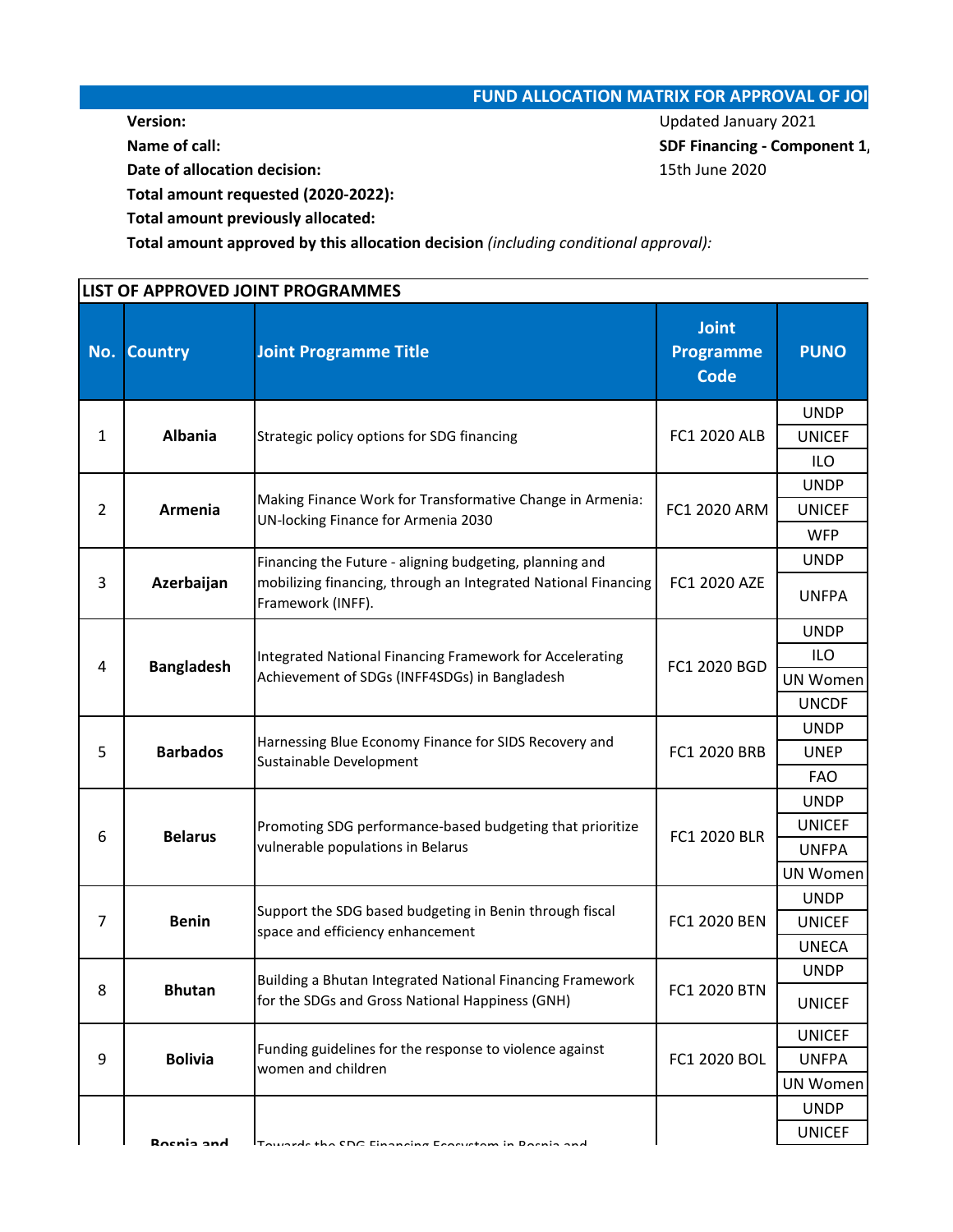| 10                      | <b>DUSING GILL</b>                                                                                   | ון וויז דער אוויז אינטאן וויז די אוויז אינטאן וויז אינטאן וויז אוויז אוויז אוויז אווי                                |                     | <b>ILO</b>                   |
|-------------------------|------------------------------------------------------------------------------------------------------|----------------------------------------------------------------------------------------------------------------------|---------------------|------------------------------|
|                         | Herzegovina                                                                                          | Herzegovina                                                                                                          |                     | <b>UN Women</b>              |
|                         |                                                                                                      |                                                                                                                      |                     | <b>WHO</b>                   |
|                         |                                                                                                      |                                                                                                                      |                     | <b>UNDP</b>                  |
|                         |                                                                                                      | Support implementation of SDG financing strategy through an                                                          |                     | <b>UNICEF</b>                |
| 11                      | <b>Botswana</b>                                                                                      | integrated national financing framework                                                                              | FC1 2020 BWA        | <b>UNFPA</b>                 |
|                         |                                                                                                      |                                                                                                                      |                     | <b>UN Women</b>              |
|                         |                                                                                                      | Strengthening the architecture and the ecosystem for                                                                 |                     | <b>UNDP</b>                  |
| 12                      | <b>Burundi</b>                                                                                       | financing the Sustainable Development Goals (SDGs) in                                                                | FC1 2020 BDI        | <b>UNICEF</b>                |
|                         |                                                                                                      | Burundi: A synergy of actions for integrated solutions                                                               |                     | <b>UNCDF</b>                 |
| 13                      | Cambodia                                                                                             | Integrated National Financing Framework (INFF) to Catalyze                                                           | FC1 2020 KHM        | <b>UNDP</b>                  |
|                         |                                                                                                      | Blended Finance for Transformative CSDG Achievement                                                                  |                     | <b>UNCDF</b>                 |
|                         |                                                                                                      | Implementing the Integrated National Financing Framework                                                             |                     | <b>UNDP</b>                  |
| 14                      | Cameroon                                                                                             | for Cameroon to unlock, leverage and catalyze resources to                                                           | FC1 2020 CMR        | <b>UNICEF</b>                |
|                         |                                                                                                      | accelerate SDG achievement for inclusive growth                                                                      |                     | UN Women                     |
|                         |                                                                                                      | Reinforcing National Planning System by aligning budgeting                                                           |                     | <b>UNDP</b>                  |
|                         |                                                                                                      | and planning, and creating the condition to mobilize new                                                             |                     | ILO                          |
| 15<br><b>Cape Verde</b> |                                                                                                      | financing flows into an enabling ecosystem, through an<br><b>Integrated National Financing Framework (INFF)</b>      | FC1 2020 CPV        | <b>UNODC</b>                 |
|                         |                                                                                                      | Roadmap for an Integrated National Financing Framework in                                                            |                     | <b>UNDP</b>                  |
| 16                      | Colombia                                                                                             | Colombia                                                                                                             | FC1 2020 COL        | <b>UNICEF</b>                |
|                         |                                                                                                      |                                                                                                                      |                     | <b>UN Women</b>              |
| 17                      | Strengthening SDG Financing Framework and Ecosystem in<br><b>Comoros</b><br>Comoros to meet the SDGs |                                                                                                                      | FC1 2020 COM        | <b>UNDP</b>                  |
|                         |                                                                                                      |                                                                                                                      |                     | <b>WHO</b>                   |
|                         |                                                                                                      | Create an enabling environment to leverage additional<br>financing to accelerate SDG achievement                     | FC1 2020 COG        | <b>UNDP</b><br><b>UNICEF</b> |
| 18                      | <b>Congo DR</b>                                                                                      |                                                                                                                      |                     | UN Women                     |
|                         |                                                                                                      |                                                                                                                      |                     | <b>UNCDF</b>                 |
|                         |                                                                                                      |                                                                                                                      |                     | <b>UNICEF</b>                |
| 19                      | <b>Costa Rica</b>                                                                                    | Strengthening Costa Rica's SDG financing architecture through<br>resource alignment with national goals and improved | FC1 2020 CRI        | <b>UNFPA</b>                 |
|                         |                                                                                                      | education sector public spending.                                                                                    |                     | <b>UNESCO</b>                |
| 20                      | Cuba                                                                                                 | Support for the development of an Integrated National                                                                | <b>FC1 2020 CUB</b> | <b>ECLAC</b>                 |
|                         |                                                                                                      | Financing Framework for the SDGs in Cuba                                                                             |                     | <b>UNDP</b>                  |
|                         |                                                                                                      | Integrated Financing for SDGs Acceleration and Resilience in                                                         | FC1 2020 DJI        | <b>UNDP</b>                  |
| 21                      | <b>Djibouti</b>                                                                                      | Djibouti                                                                                                             |                     | <b>UNICEF</b>                |
|                         |                                                                                                      |                                                                                                                      |                     | <b>WFP</b>                   |
|                         |                                                                                                      | Financing SDGs in Ecuador and targeting chronic child                                                                |                     | <b>UNDP</b>                  |
| 22                      | <b>Ecuador</b>                                                                                       | malnutrition                                                                                                         | <b>FC1 2020 ECU</b> | <b>UNICEF</b>                |
|                         |                                                                                                      |                                                                                                                      |                     | <b>WFP</b>                   |
|                         |                                                                                                      |                                                                                                                      |                     | <b>UNDP</b>                  |
|                         |                                                                                                      | UN Joint SDG Fund support to Egypt Integrated SDGs                                                                   |                     | <b>UNICEF</b>                |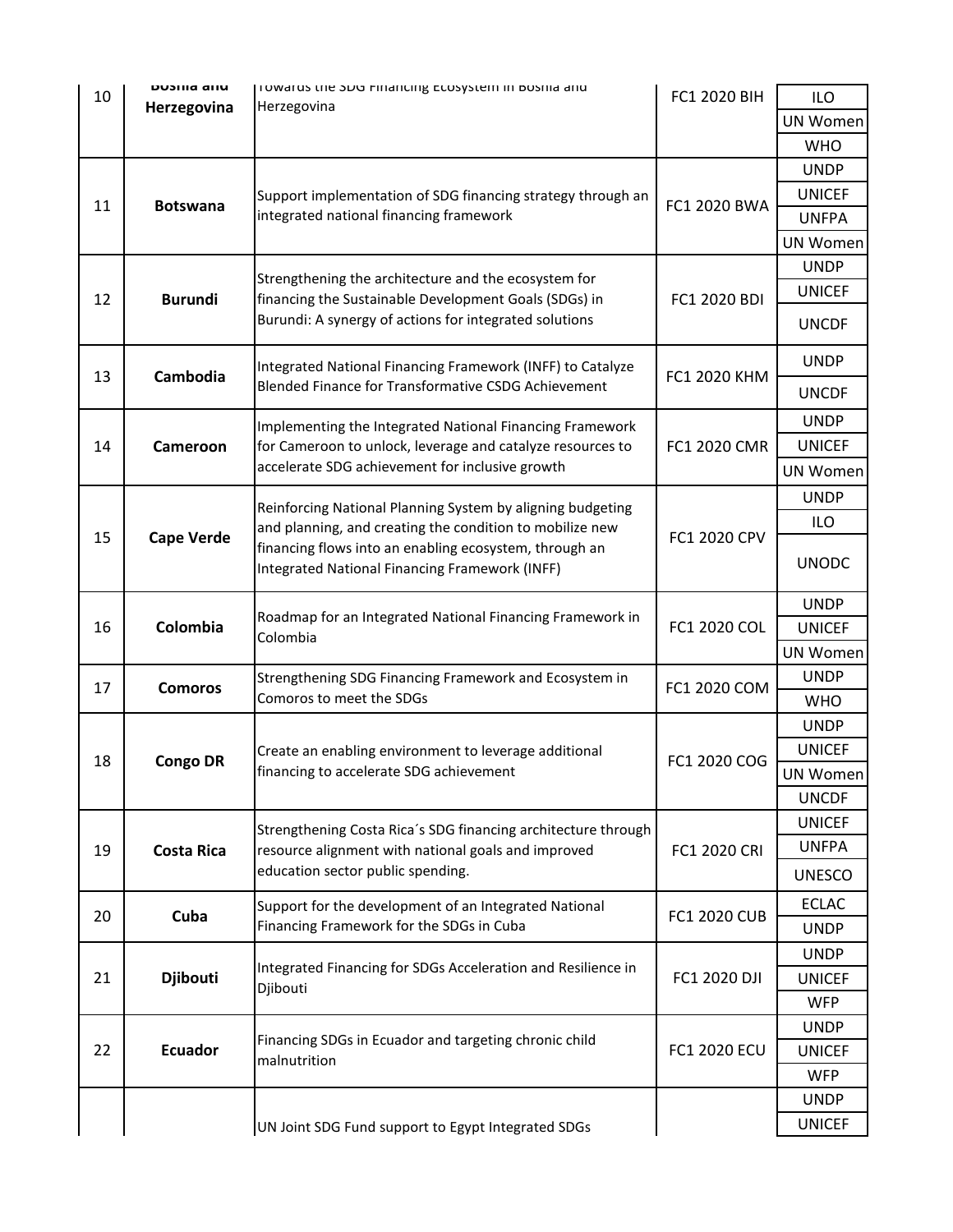| 23            | Egypt             | Financing                                                                                                             | FC1 2020 EGY | ILO             |
|---------------|-------------------|-----------------------------------------------------------------------------------------------------------------------|--------------|-----------------|
|               |                   |                                                                                                                       |              | <b>UN Women</b> |
|               |                   |                                                                                                                       |              | <b>UNCTAD</b>   |
|               |                   |                                                                                                                       |              | <b>UNDP</b>     |
| 24            | Fiji              | Unlocking SDG Financing in the Pacific                                                                                | FC1 2020 FJI | <b>UNICEF</b>   |
|               |                   |                                                                                                                       |              | <b>ESCAP</b>    |
|               |                   | Gabon and the SDGs "Beyond Oil": Financing a Rapid and                                                                |              | <b>UNDP</b>     |
| 25            | Gabon             | Sustainable Transition from a "Brown" to a "Green" Economy                                                            | FC1 2020 GAB | <b>UNECA</b>    |
|               |                   |                                                                                                                       |              | <b>UNDP</b>     |
| 26            | Ghana             | Accelerating Attainment of SDG in Ghana                                                                               | FC1 2020 GHA | <b>UNICEF</b>   |
|               |                   |                                                                                                                       |              | <b>WHO</b>      |
|               |                   |                                                                                                                       |              | <b>UNOPS</b>    |
| 27            | Guatemala         | Strengthening Guatemala's Financial Architecture to Finance                                                           | FC1 2020 GTM | <b>UNICEF</b>   |
|               |                   | the Great National Crusade for Nutrition                                                                              |              | <b>UNDP</b>     |
|               |                   |                                                                                                                       |              | <b>UNDP</b>     |
|               |                   | Guinea National Integrated Financing and Implementation<br>Strategy for SDG Achievement by 2030: What do the national |              | <b>UNICEF</b>   |
| 28            | Guinea            | SDG targets cost, how to finance them, and what to do to                                                              | FC1 2020 GIN |                 |
|               |                   | achieve them by 2030 through SDG - sensitive planning,                                                                |              | <b>UNCDF</b>    |
|               |                   | budgeting and monitoring.                                                                                             |              |                 |
|               |                   |                                                                                                                       |              | <b>UNDP</b>     |
| 29            | Haiti             | Haiti in Crisis: A National Consultation on Reform Priorities and                                                     | FC1 2020 HTI |                 |
|               |                   | Financing Options for Accelerated SDG Achievement                                                                     |              | <b>UNCTAD</b>   |
|               |                   |                                                                                                                       |              | <b>UNICEF</b>   |
| Jamaica<br>30 |                   | Improving efficiency, effectiveness and equity in Public<br>Expenditure in Jamaica for SDG acceleration.              | FC1 2020 JAM | <b>UNDP</b>     |
|               |                   |                                                                                                                       |              | PAHO            |
|               |                   | Accelerating Jordan's Progress towards SDGs by Establishing<br>Building Blocks of an Integrated Financing Framework   | FC1 2020 JOR | <b>UNDP</b>     |
| 31            | Jordan            |                                                                                                                       |              | <b>UNICEF</b>   |
|               |                   |                                                                                                                       |              | UN Women        |
|               |                   | Aligning policy and financing with SDGs towards an Integrated                                                         |              | <b>UNDP</b>     |
| 32            | <b>Kazakhstan</b> | National Financing Framework in Kazakhstan                                                                            | FC1 2020 KAZ | <b>UNICEF</b>   |
|               |                   |                                                                                                                       |              | <b>ESCAP</b>    |
|               |                   | Enhanced financing opportunities and alignment with national                                                          |              | <b>UNDP</b>     |
| 33            | Kyrgyzstan        | sustainable development goals through an Integrated National                                                          | FC1 2020 KGZ |                 |
|               |                   | Financing Framework for Kyrgyzstan                                                                                    |              | <b>UNICEF</b>   |
|               |                   |                                                                                                                       |              | <b>UNDP</b>     |
| 34            | Lao PDR           | Efficiency and optimization of Lao PDR's public budget to                                                             | FC1 2020 LAO | <b>UNFPA</b>    |
|               |                   | finance the SDGs through the National Plan                                                                            |              | <b>UNCDF</b>    |
|               | Lebanon           |                                                                                                                       | FC1 2020 LBN | <b>UNDP</b>     |
| 35            |                   | Gender Responsive National Budgeting and Private Investing                                                            |              | UN Women        |
|               |                   | for SDG2-Zero Hunger                                                                                                  |              | <b>FAO</b>      |
|               |                   |                                                                                                                       |              | <b>UNDP</b>     |
|               |                   | pain and Financial Man                                                                                                |              |                 |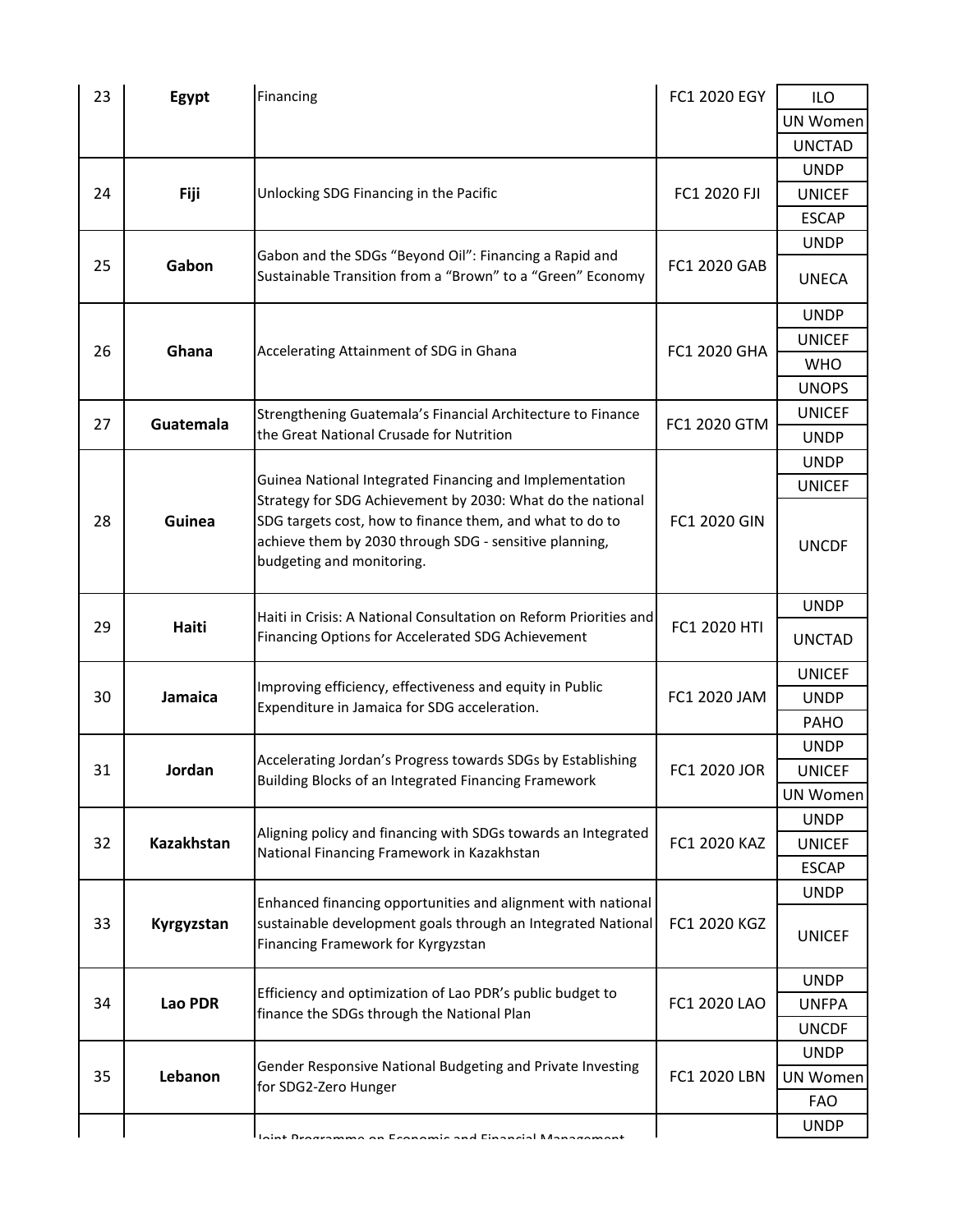| 36 | Lesotho            | point Programme on Economic and Financial Management<br>Integration for the Achievement of SDGs (JP-EFMIS) | FC1 2020 LSO        | <b>UNICEF</b> |
|----|--------------------|------------------------------------------------------------------------------------------------------------|---------------------|---------------|
|    |                    |                                                                                                            |                     | <b>IOM</b>    |
| 37 | <b>Malawi</b>      | Strengthening Malawi's Financing Architecture at National and                                              | FC1 2020 MWI        | <b>UNDP</b>   |
|    |                    | Local Level (SMFA)                                                                                         |                     | <b>UNICEF</b> |
|    |                    |                                                                                                            |                     | <b>UNDP</b>   |
| 38 | <b>Malaysia</b>    | INFF: Developing Financing Partnerships to Accelerate SDG<br>achievements in Malaysia                      | FC1 2020 MYS        | <b>UNCDF</b>  |
|    |                    |                                                                                                            |                     | <b>UNICEF</b> |
|    |                    | Operationalizing Integrated National Financing Framework in                                                |                     | <b>UNDP</b>   |
|    |                    | the Maldives to prioritize and mobilize financing for Climate                                              |                     | <b>UNICEF</b> |
| 39 | <b>Maldives</b>    | Action and Quality Social Service Delivery to accelerate the                                               | FC1 2020 MDV        | <b>UNFPA</b>  |
|    |                    | achievement of Agenda 2030.                                                                                |                     | <b>WHO</b>    |
|    |                    | Joint Programme for Influencing Financing of Human Capital                                                 |                     | <b>UNICEF</b> |
| 40 | Mali               | Development in Mali                                                                                        | FC1 2020 MLI        | <b>UNDP</b>   |
|    |                    |                                                                                                            |                     | <b>UNDP</b>   |
| 41 | <b>Mauritania</b>  | Institutionalizing and Leveraging Zakat to finance SDGs in<br>Mauritania                                   | <b>FC1 2020 MRT</b> | <b>UNFPA</b>  |
|    |                    |                                                                                                            |                     | FAO.          |
|    |                    |                                                                                                            |                     | <b>UNDP</b>   |
| 42 | <b>Mexico</b>      | Improving the allocation of risks and resources for sustainable<br>development.                            | FC1 2020 MEX        | <b>UNEP</b>   |
|    |                    |                                                                                                            |                     | <b>UNODC</b>  |
| 43 | Mongolia           | Rolling Out an Integrated Approach to the SDG financing in                                                 | FC1 2020 MNG        | <b>UNDP</b>   |
|    |                    | Mongolia                                                                                                   |                     | <b>UNICEF</b> |
|    | <b>Morocco</b>     | Roadmap for an Inclusive Sustainable Development Goals<br><b>Financing Framework</b>                       | FC1 2020 MAR        | <b>UNDP</b>   |
| 44 |                    |                                                                                                            |                     | <b>UNICEF</b> |
|    |                    |                                                                                                            |                     | <b>WHO</b>    |
|    |                    |                                                                                                            |                     | <b>UNDP</b>   |
| 45 | <b>Namibia</b>     | Strengthening Namibia's Financing Architecture for Enhanced<br>Quality & Scale of Financing for SDGs       | FC1 2020 NAM        | <b>UNICEF</b> |
|    |                    |                                                                                                            |                     | ILO           |
|    |                    |                                                                                                            |                     | <b>UNFPA</b>  |
|    |                    | Reorienting public finance for SDGs acceleration and                                                       |                     | <b>UNDP</b>   |
| 46 | <b>Nepal</b>       | leveraging additional resources in Nepal                                                                   | FC1 2020 NPL        | UN Women      |
|    |                    |                                                                                                            |                     | <b>UNCDF</b>  |
|    |                    | Reaping the Demographic Dividend and Managing the Socio-                                                   | FC1 2020 PHL        | <b>UNDP</b>   |
| 47 | <b>Philippines</b> | Economic Impact of COVID-19 by Applying an Integrated                                                      |                     | <b>UNICEF</b> |
|    |                    | National Financing Framework in the Philippines                                                            |                     | <b>UNFPA</b>  |
|    |                    | Enhancing development finance and effectiveness in Rwanda                                                  |                     | <b>UNDP</b>   |
| 48 | Rwanda             | through integrated and innovative approaches for National                                                  | FC1 2020 RWA        |               |
|    |                    | Priorities and the SDGs                                                                                    |                     | <b>UNICEF</b> |
|    |                    |                                                                                                            | FC1 2020 WSM        | <b>UNDP</b>   |
| 49 | Samoa              | Sustainable financing for the 2030 Agenda through viable INFF                                              |                     | UN Women      |
|    |                    | in Cook Islands, Niue and Samoa                                                                            |                     | <b>ESCAP</b>  |
|    |                    | Strengthening Domestic Resources Mobilisation for SDGs                                                     |                     | <b>UNDP</b>   |
| 50 | Sierra Leone       | Financing in Sierra Leone                                                                                  | FC1 2020 SLE        | <b>UNCDF</b>  |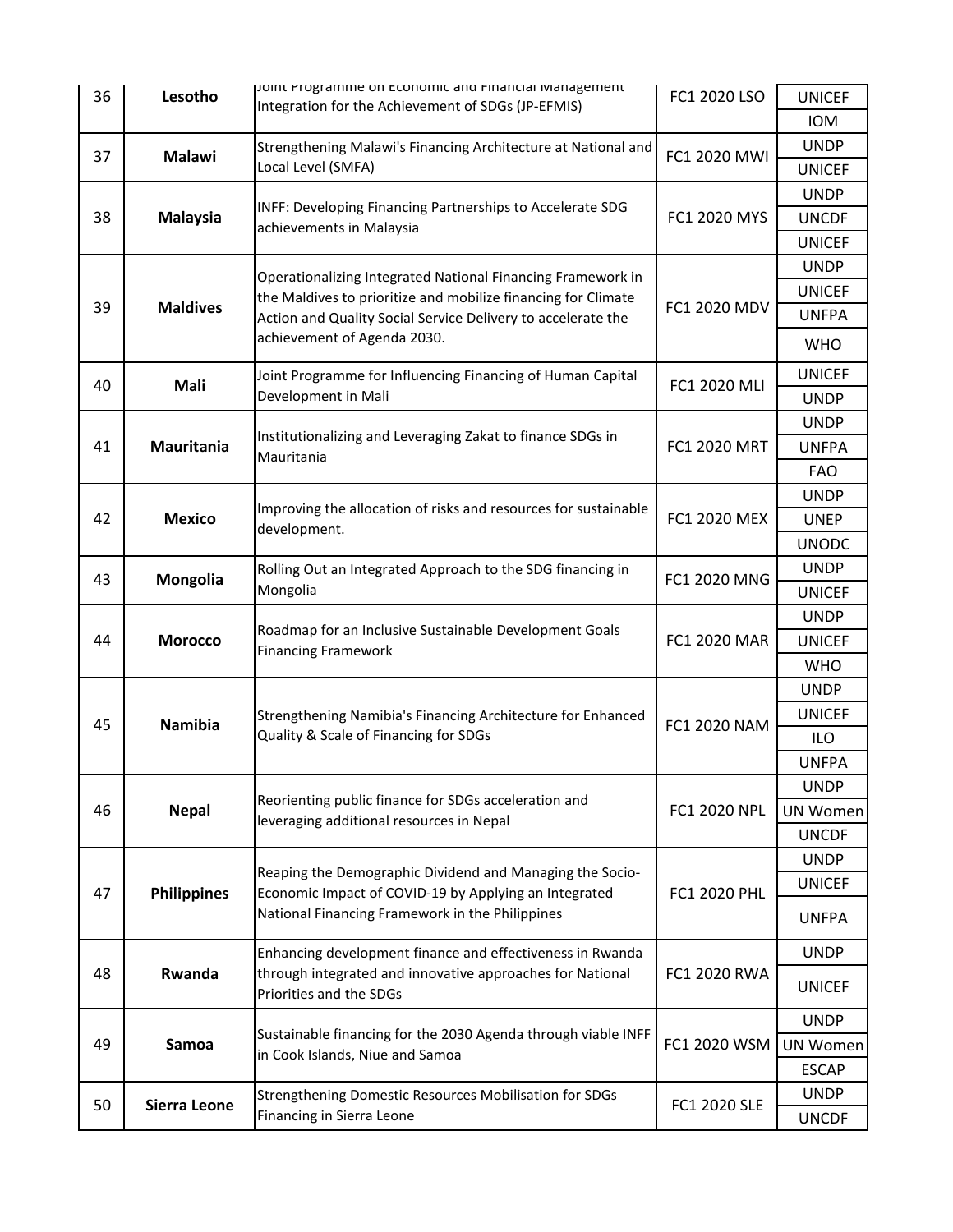|    |                    |                                                                                                                                                                    |                     | <b>UNDP</b>     |
|----|--------------------|--------------------------------------------------------------------------------------------------------------------------------------------------------------------|---------------------|-----------------|
| 51 | <b>South Sudan</b> | Strengthened national and subnational public financial<br>management (PFM) mechanisms in South Sudan for increased<br>budget allocations to social service sectors | FC1 2020 SSD        | <b>UNICEF</b>   |
|    |                    |                                                                                                                                                                    |                     | <b>UNEP</b>     |
|    |                    |                                                                                                                                                                    |                     | <b>UNDP</b>     |
| 52 | <b>Suriname</b>    | Roadmap for a Sustainable Financial System for Suriname                                                                                                            | <b>FC1 2020 SUR</b> | <b>UNFPA</b>    |
|    |                    |                                                                                                                                                                    |                     | <b>FAO</b>      |
|    |                    |                                                                                                                                                                    |                     | <b>UNICEF</b>   |
| 53 | Tajikistan         | Financing SDGs in Tajikistan                                                                                                                                       | <b>FC1 2020 TJK</b> | <b>UNDP</b>     |
|    |                    |                                                                                                                                                                    |                     | <b>UN Women</b> |
|    |                    |                                                                                                                                                                    |                     | <b>UNDP</b>     |
| 54 | <b>Timor-Leste</b> | Integrated National Financing Framework (INFF) and Financial<br>Diversification in Timor-Leste                                                                     | <b>FC1 2020 TLS</b> | <b>WHO</b>      |
|    |                    |                                                                                                                                                                    |                     | <b>IOM</b>      |
| 55 |                    | Improving development financing for the achievement of SDGs                                                                                                        | FC1 2020 TGO        | <b>UNDP</b>     |
|    | <b>Togo</b>        | in Togo                                                                                                                                                            |                     | <b>UNICEF</b>   |
|    |                    |                                                                                                                                                                    |                     | <b>UNDP</b>     |
| 56 | <b>Tunisia</b>     | Mobilizing public-private, innovative and alternative financing<br>as levers SDG financing architecture for Tunisia                                                | <b>FC1 2020 TUN</b> | <b>UNICEF</b>   |
|    | Uganda             | Integrating policy and financing for accelerated progress on<br>SDGs in Uganda.                                                                                    | <b>FC1 2020 UGA</b> | <b>UNDP</b>     |
| 57 |                    |                                                                                                                                                                    |                     | <b>UN Women</b> |
|    |                    |                                                                                                                                                                    |                     | <b>UNCDF</b>    |
|    | <b>Ukraine</b>     | Promoting strategic planning and financing for sustainable<br>development on national and regional level in Ukraine                                                | <b>FC1 2020 UKR</b> | <b>UNDP</b>     |
| 58 |                    |                                                                                                                                                                    |                     | <b>UNICEF</b>   |
|    |                    |                                                                                                                                                                    |                     | <b>WHO</b>      |
|    |                    |                                                                                                                                                                    |                     | <b>UNECE</b>    |
|    |                    |                                                                                                                                                                    |                     | <b>UNDP</b>     |
|    | <b>Uruguay</b>     | Reshaping market conditions and strategy to finance the<br>transition to sustainable development in Uruguay                                                        | <b>FC1 2020 URY</b> | <b>UNICEF</b>   |
| 59 |                    |                                                                                                                                                                    |                     | UN Women        |
|    |                    |                                                                                                                                                                    |                     | <b>IOM</b>      |
|    |                    |                                                                                                                                                                    |                     | <b>UNDP</b>     |
| 60 | Uzbekistan         | Establishment of an Integrated National Financing Framework                                                                                                        | FC1 2020 UZB        | <b>UNICEF</b>   |
|    |                    | for Sustainable Development in Uzbekistan                                                                                                                          |                     | <b>WHO</b>      |
|    |                    |                                                                                                                                                                    |                     | <b>UNODC</b>    |
|    | Vietnam            | Supporting Viet Nam towards the 2030 integrated Finance<br>Strategy for accelerating the achievement of the SDGs.                                                  |                     | <b>UNDP</b>     |
| 61 |                    |                                                                                                                                                                    | FC1 2020 VNM        | <b>UNICEF</b>   |
|    |                    |                                                                                                                                                                    |                     | <b>UN Women</b> |
|    |                    | Zambia's Integrated Financing Framework for Sustainable                                                                                                            | FC1 2020 ZMB        | <b>UNDP</b>     |
| 62 | Zambia             | Development.                                                                                                                                                       |                     | <b>UNICEF</b>   |
|    |                    |                                                                                                                                                                    |                     | <b>UNFPA</b>    |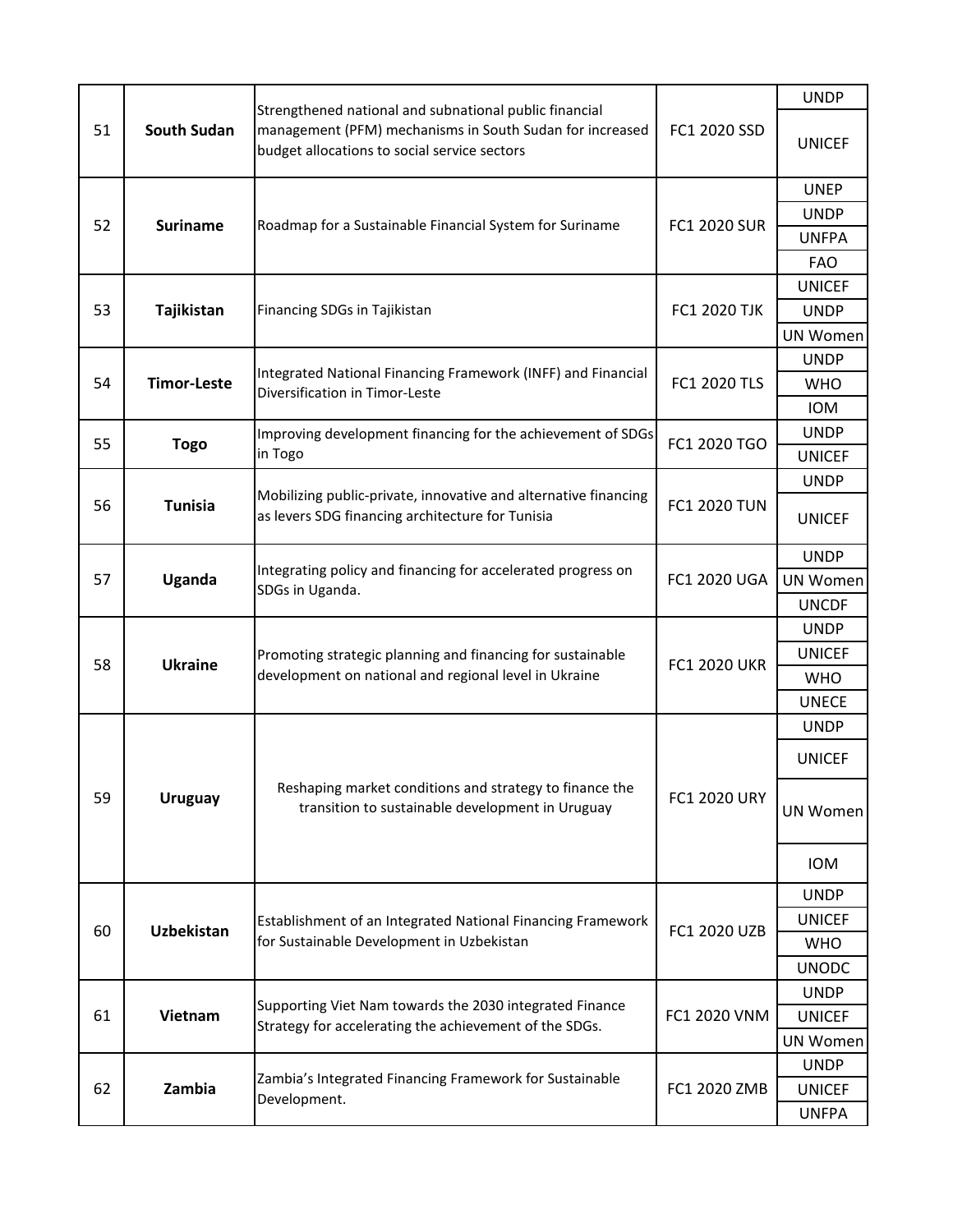**Signed on behalf of the Operational Steering Committee:**

**Haoliang Xu, Chair**

 $\gamma$  Date: April 5th, 2021

## **Mandatory supporting documentation**

- Final joint programme documents
- Quality assurance checklist
- Minutes of the email approval of the Operational Steering Committee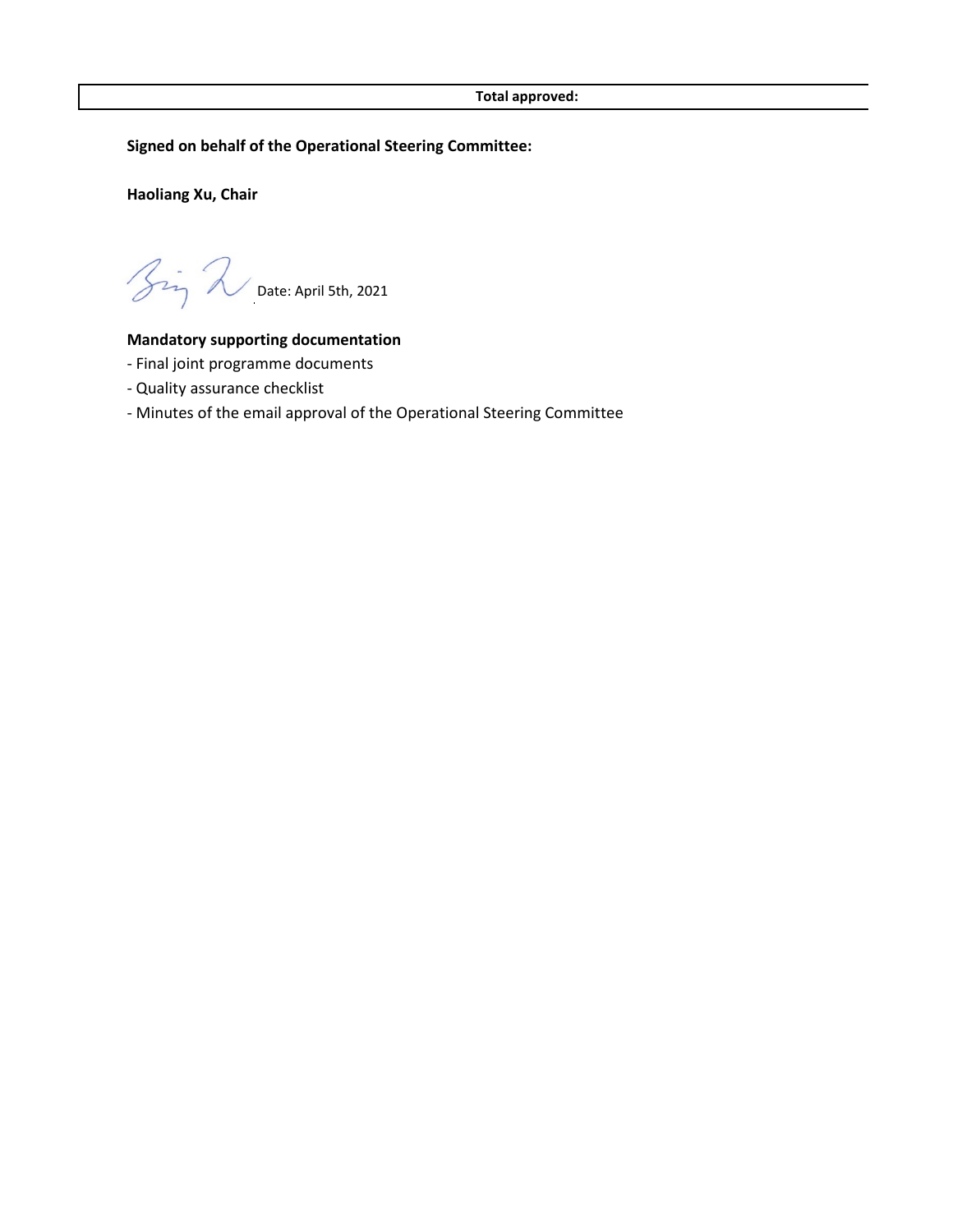## **, 2020**

 **59.095.528 USD** - USD  **59.095.528 USD**

| <b>Budget by</b><br><b>PUNO</b> | <b>Total Budget</b><br><b>Requested</b> | <b>Total Budget</b><br><b>Allocated by</b><br><b>Joint SDG Fund</b> | <b>Maximum Amount</b><br><b>Approved for</b><br><b>Disbursement in 2020</b> |
|---------------------------------|-----------------------------------------|---------------------------------------------------------------------|-----------------------------------------------------------------------------|
| 415.000                         |                                         |                                                                     |                                                                             |
| 305.000                         | 855.000                                 | 855.000                                                             | 427.500                                                                     |
| 135.000                         |                                         |                                                                     |                                                                             |
| 549.980                         |                                         |                                                                     |                                                                             |
| 224.700                         | 998.330                                 | 998.330                                                             | 499.165                                                                     |
| 223.650                         |                                         |                                                                     |                                                                             |
| 799.990                         |                                         |                                                                     |                                                                             |
| 200.000                         | 999.990                                 | 999.990                                                             | 499.995                                                                     |
| 341.330                         |                                         |                                                                     |                                                                             |
| 203.300                         | 998.310                                 |                                                                     | 499.155                                                                     |
| 203.300                         |                                         | 998.310                                                             |                                                                             |
| 250.380                         |                                         |                                                                     |                                                                             |
| 574.140                         |                                         |                                                                     |                                                                             |
| 200.090                         | 1.000.000                               | 1.000.000                                                           | 500.000                                                                     |
| 225.770                         |                                         |                                                                     |                                                                             |
| 398.125                         |                                         |                                                                     |                                                                             |
| 308.695                         | 993.104                                 | 993.104                                                             | 496.552                                                                     |
| 146.590                         |                                         |                                                                     |                                                                             |
| 139.694                         |                                         |                                                                     |                                                                             |
| 586.000                         |                                         |                                                                     |                                                                             |
| 150.000                         | 836.000                                 | 836.000                                                             | 418.000                                                                     |
| 100.000                         |                                         |                                                                     |                                                                             |
| 522.663                         |                                         |                                                                     |                                                                             |
| 349.388                         | 872.051                                 | 872.051                                                             | 436.026                                                                     |
| 307.304                         |                                         |                                                                     |                                                                             |
| 236.929                         | 834.407                                 | 834.407                                                             | 417.204                                                                     |
| 290.174                         |                                         |                                                                     |                                                                             |
| 446.671                         |                                         |                                                                     |                                                                             |
| 135.890                         |                                         |                                                                     |                                                                             |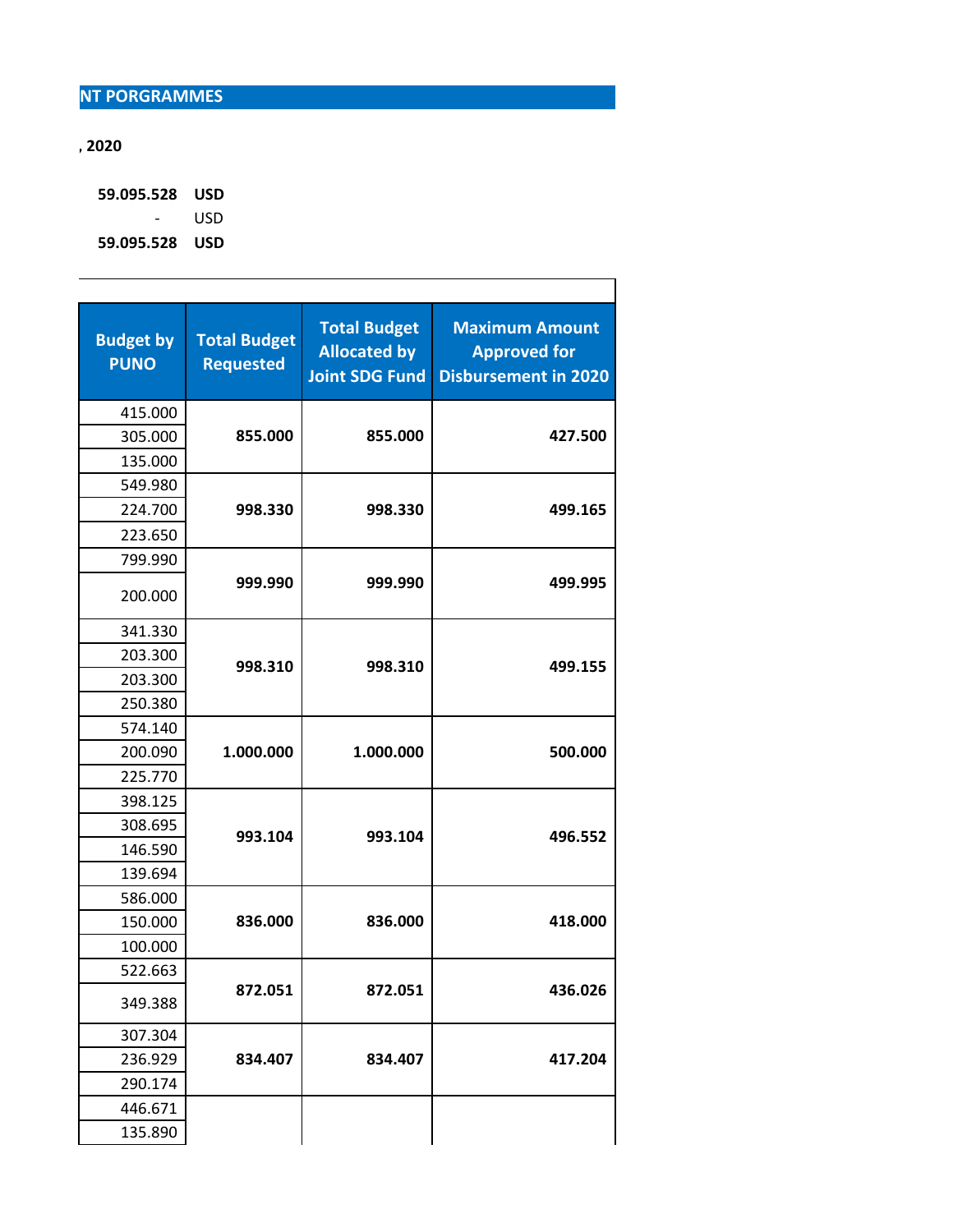| 144.450 | 999.861   | 999.861   | 499.931 |
|---------|-----------|-----------|---------|
| 169.060 |           |           |         |
| 103.790 |           |           |         |
| 530.700 |           |           |         |
| 269.300 | 1.000.000 | 1.000.000 | 500.000 |
| 100.000 |           |           |         |
| 100.000 |           |           |         |
| 415.187 |           |           |         |
| 393.787 | 980.174   | 980.174   | 490.087 |
| 171.200 |           |           |         |
| 428.000 | 743.650   | 743.650   | 371.825 |
| 315.650 |           |           |         |
| 594.470 |           |           |         |
| 205.440 | 1.000.000 | 1.000.000 | 500.000 |
| 200.090 |           |           |         |
| 535.000 |           |           |         |
| 230.000 |           |           |         |
| 230.000 | 995.000   | 995.000   | 497.500 |
| 658.050 |           |           |         |
| 126.474 | 971.828   | 971.828   | 485.914 |
| 187.304 |           |           |         |
| 850.199 | 999.999   | 999.999   | 500.000 |
| 149.800 |           |           |         |
| 336.600 |           |           |         |
| 331.700 | 1.000.000 | 1.000.000 | 500.000 |
| 107.000 |           |           |         |
| 224.700 |           |           |         |
| 450.972 |           |           |         |
| 266.783 | 1.000.000 | 1.000.000 | 500.000 |
| 282.245 |           |           |         |
| 560.000 | 800.000   | 800.000   |         |
| 240.000 |           |           | 400.000 |
| 648.003 |           |           |         |
| 176.999 | 944.440   | 944.440   | 472.220 |
| 119.438 |           |           |         |
| 498.216 |           |           |         |
| 295.750 | 999.966   | 999.966   | 499.983 |
| 206.000 |           |           |         |
| 200.000 |           |           |         |
| 200.000 |           |           |         |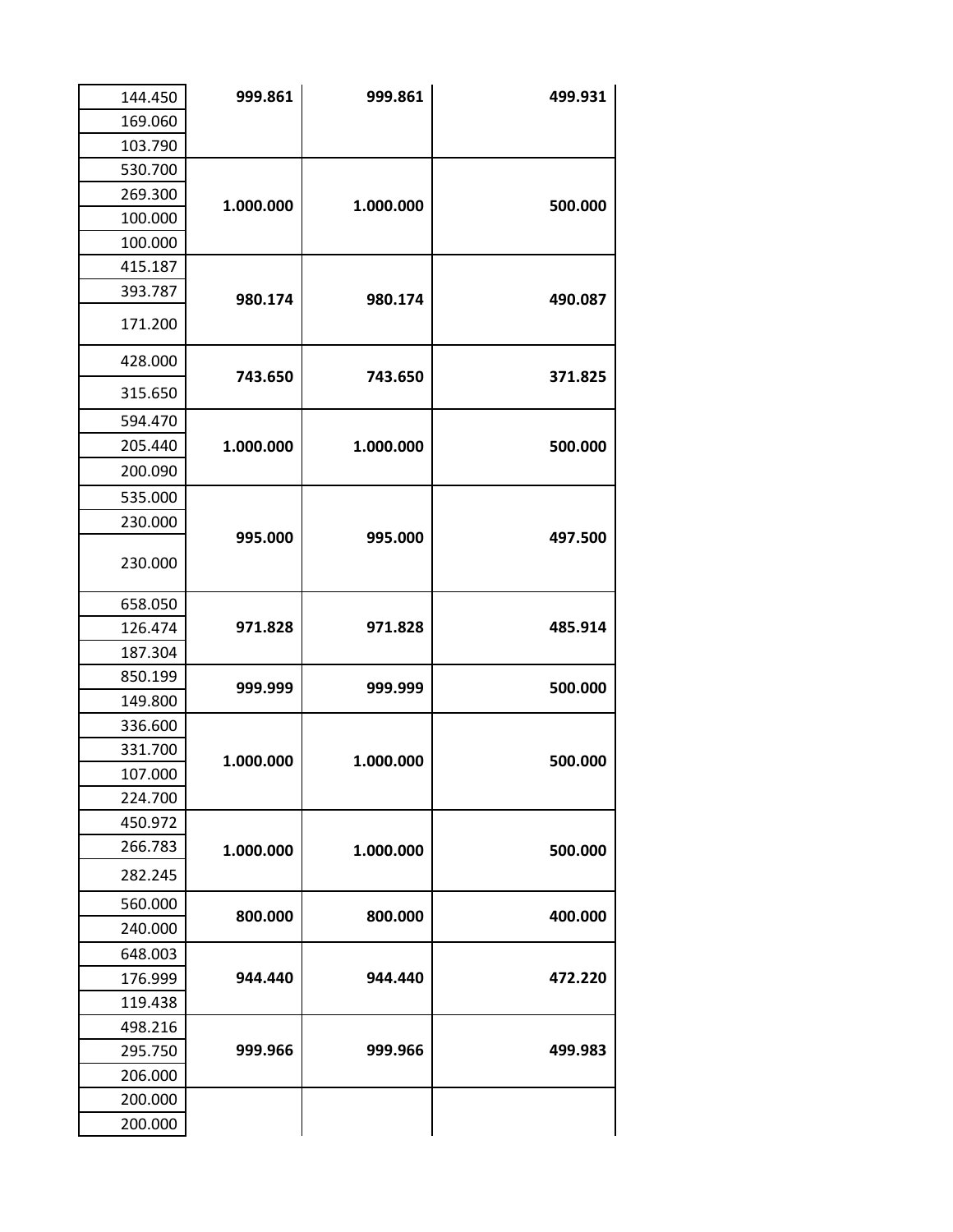| 185.059 | 924.159   | 924.159   | 462.080 |
|---------|-----------|-----------|---------|
| 200.000 |           |           |         |
| 139.100 |           |           |         |
| 517.880 |           |           |         |
| 246.100 | 999.380   | 999.380   | 499.690 |
| 235.400 |           |           |         |
| 800.000 |           |           |         |
| 200.000 | 1.000.000 | 1.000.000 | 500.000 |
| 339.840 |           |           |         |
| 220.000 | 999.840   | 999.840   | 499.920 |
| 220.000 |           |           |         |
| 220.000 |           |           |         |
| 666.304 | 991.209   | 991.209   | 495.605 |
| 324.905 |           |           |         |
| 399.000 |           |           |         |
| 389.000 |           |           |         |
| 212.000 | 1.000.000 | 1.000.000 | 500.000 |
| 741.105 |           |           |         |
| 158.895 | 900.000   | 900.000   | 450.000 |
| 559.075 |           |           |         |
| 139.100 | 992.425   | 992.425   | 496.213 |
| 294.250 |           |           |         |
| 420.000 |           |           |         |
| 370.000 | 1.000.000 | 1.000.000 | 500.000 |
| 210.000 |           |           |         |
| 652.710 |           |           |         |
| 220.400 | 1.000.000 | 1.000.000 | 500.000 |
| 126.890 |           |           |         |
| 650.191 |           |           |         |
| 325.280 | 975.471   | 975.471   | 487.736 |
| 400.073 |           |           |         |
| 200.090 | 900.170   | 900.170   | 450.085 |
| 300.007 |           |           |         |
| 478.475 |           |           |         |
| 124.733 | 999.031   | 999.031   | 499.516 |
| 395.823 |           |           |         |
| 468.928 |           |           |         |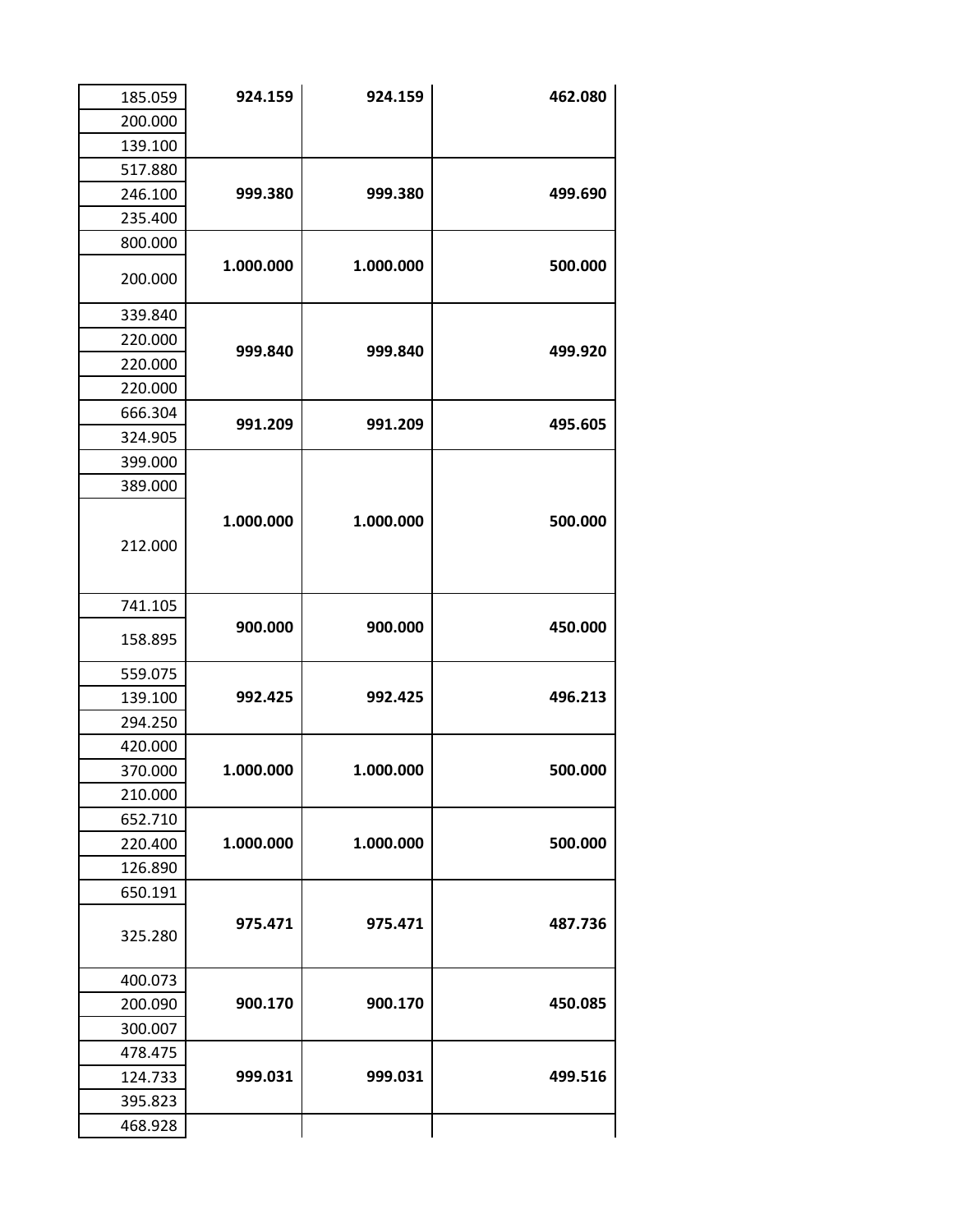| 399.842 | 997.860   | 997.860   | 498.930 |
|---------|-----------|-----------|---------|
| 129.090 |           |           |         |
| 518.950 | 995.100   | 995.100   |         |
| 476.150 |           |           | 497.550 |
| 759.044 |           |           |         |
| 140.501 | 999.545   | 999.545   | 499.773 |
| 100.000 |           |           |         |
| 345.595 |           |           |         |
| 265.360 |           |           |         |
| 119.840 | 931.634   | 931.634   | 465.817 |
| 200.839 |           |           |         |
| 492.200 | 963.000   | 963.000   | 481.500 |
| 470.800 |           |           |         |
| 395.900 |           |           |         |
| 117.700 | 716.900   | 716.900   | 358.450 |
| 203.300 |           |           |         |
| 247.174 |           |           |         |
| 373.904 | 999.998   | 999.998   | 499.999 |
| 378.920 |           |           |         |
| 630.016 | 836.954   | 836.954   | 418.477 |
| 206.938 |           |           |         |
| 500.000 |           |           |         |
| 300.000 | 1.000.000 | 1.000.000 | 500.000 |
| 200.000 |           |           |         |
| 399.755 |           |           |         |
| 389.055 | 1.000.000 | 1.000.000 | 500.000 |
| 105.595 |           |           |         |
| 105.595 |           |           |         |
| 660.607 |           |           |         |
| 201.359 | 999.996   | 999.996   | 499.998 |
| 138.030 |           |           |         |
| 460.000 |           |           |         |
| 270.000 | 1.000.000 | 1.000.000 | 500.000 |
| 270.000 |           |           |         |
| 600.000 |           |           |         |
| 400.000 | 1.000.000 | 1.000.000 | 500.000 |
| 609.659 |           |           |         |
| 174.025 | 979.462   | 979.462   | 489.731 |
| 195.778 |           |           |         |
| 500.000 |           |           |         |
| 430.000 | 930.000   | 930.000   | 465.000 |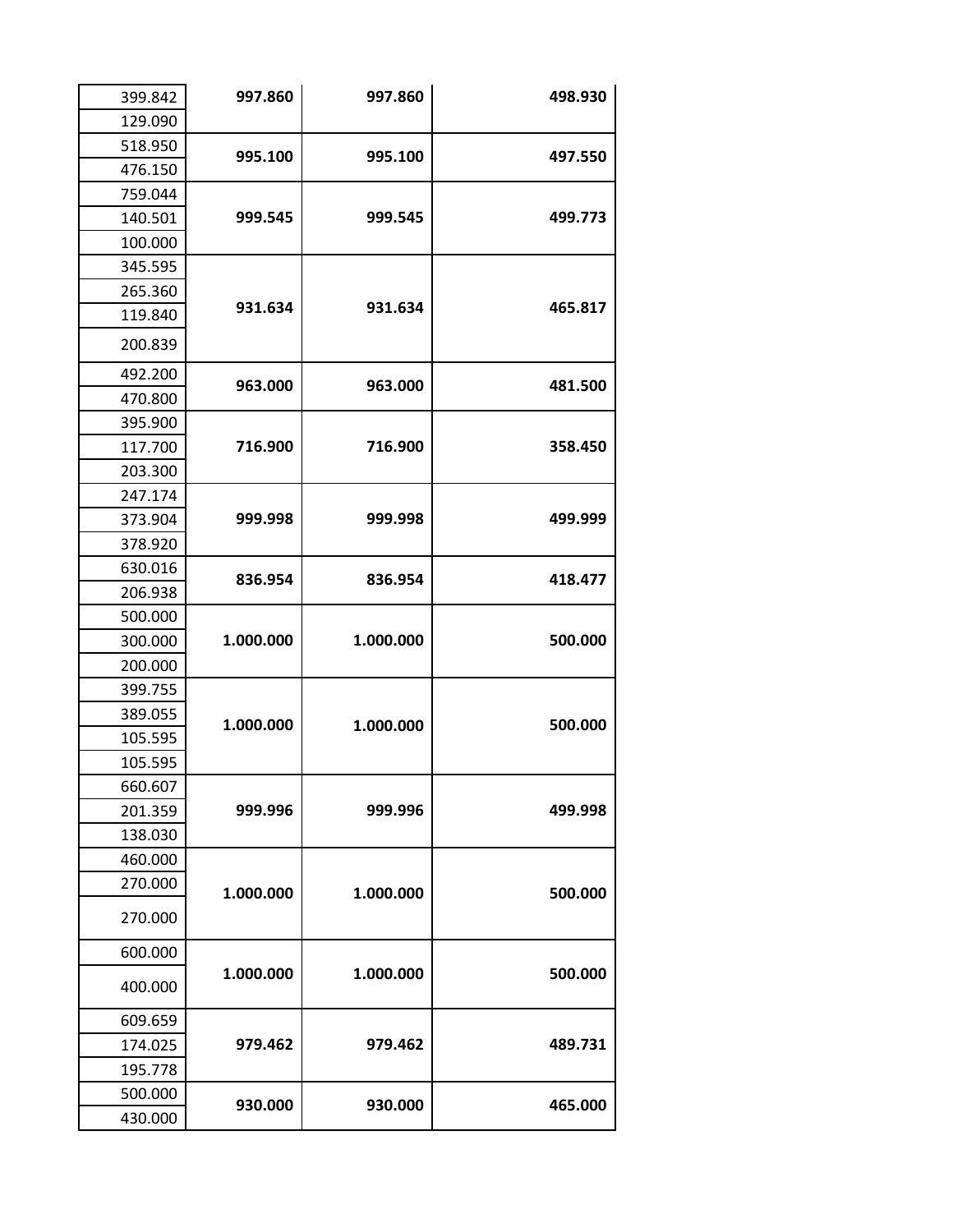| 500.000 |           |           |         |
|---------|-----------|-----------|---------|
| 500.000 | 1.000.000 | 1.000.000 | 500.000 |
| 200.000 |           |           |         |
| 162.000 |           |           |         |
| 100.000 | 662.000   | 662.000   | 462.000 |
| 200.000 |           |           |         |
| 400.000 |           |           |         |
| 345.610 | 862.267   | 862.267   | 431.134 |
| 116.657 |           |           |         |
| 600.000 |           |           |         |
| 200.000 | 1.000.000 | 1.000.000 | 500.000 |
| 200.000 |           |           |         |
| 583.150 |           | 1.000.000 |         |
| 416.850 | 1.000.000 |           | 500.000 |
| 523.230 |           |           |         |
| 348.820 | 872.050   | 872.050   | 436.025 |
| 484.814 |           | 1.000.000 |         |
| 219.802 | 1.000.000 |           | 500.000 |
| 295.384 |           |           |         |
| 385.200 |           |           |         |
| 214.000 | 999.701   | 999.701   | 499.851 |
| 280.340 |           |           |         |
| 120.161 |           |           |         |
| 442.000 |           |           |         |
| 132.000 |           |           |         |
| 224.000 | 910.000   | 910.000   | 524.000 |
| 112.000 |           |           |         |
| 356.000 |           |           |         |
| 200.000 | 1.000.000 | 1.000.000 | 500.000 |
| 244.000 |           |           |         |
| 200.000 |           |           |         |
| 505.265 |           |           |         |
| 190.000 | 935.266   | 935.266   | 467.633 |
| 240.001 |           |           |         |
| 361.750 |           |           |         |
| 361.750 | 1.000.000 | 1.000.000 | 500.000 |
| 276.500 |           |           |         |